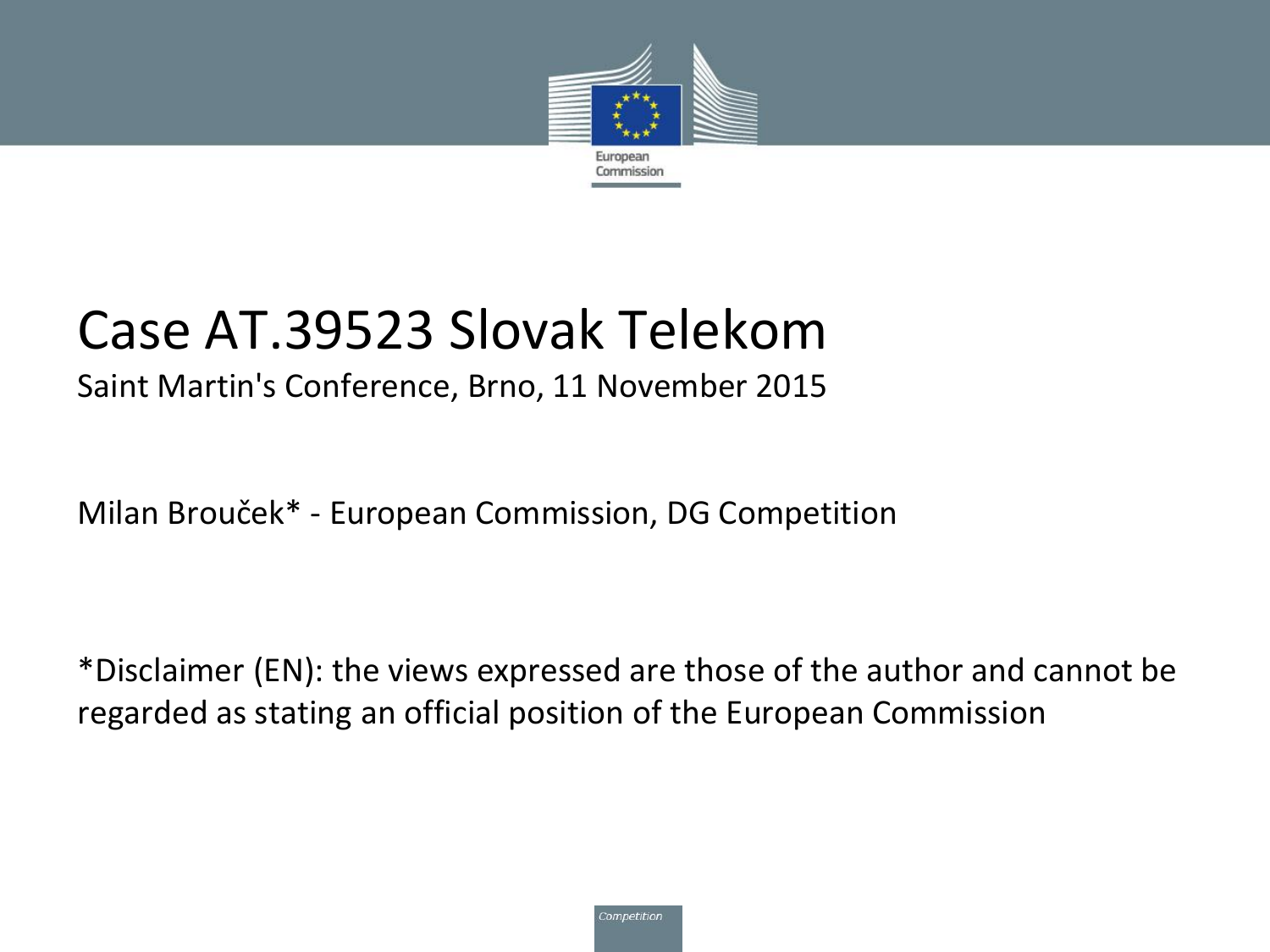

#### Main procedural steps

- *Ex officio* case after market research and analysis of market structure
- 2009 inspections in Bratislava
- May 2012 Statement of Objections , November 2012 Oral **Hearing**
- October 2014 Adoption of the prohibition decision
- 5 November 2015 Publication of the decision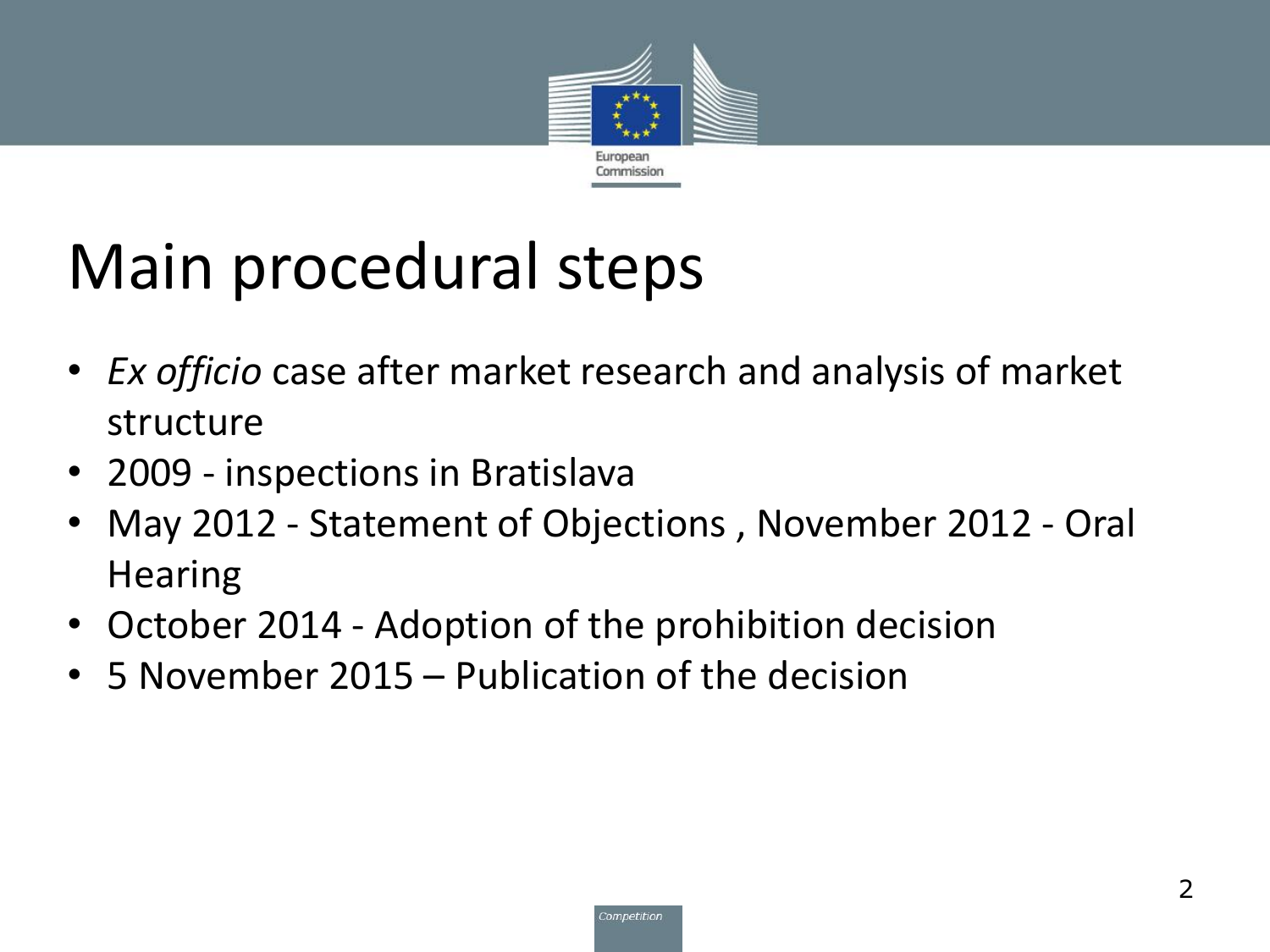

## Theory of harm

- ST owns the only fixed nationwide copper access network.
- ST has a regulatory obligation to give alternative operators (AOs) access to the unbundled local loops within its network.
- The Commission's theory of harm in the present case is that ST made entry by AOs via ST's copper network artificially more difficult and negatively impacted the competitive structure of the market.
- ST abused its dominant position by pursuing a refusal to supply and a margin squeeze strategy, in breach of Article 102 TFEU.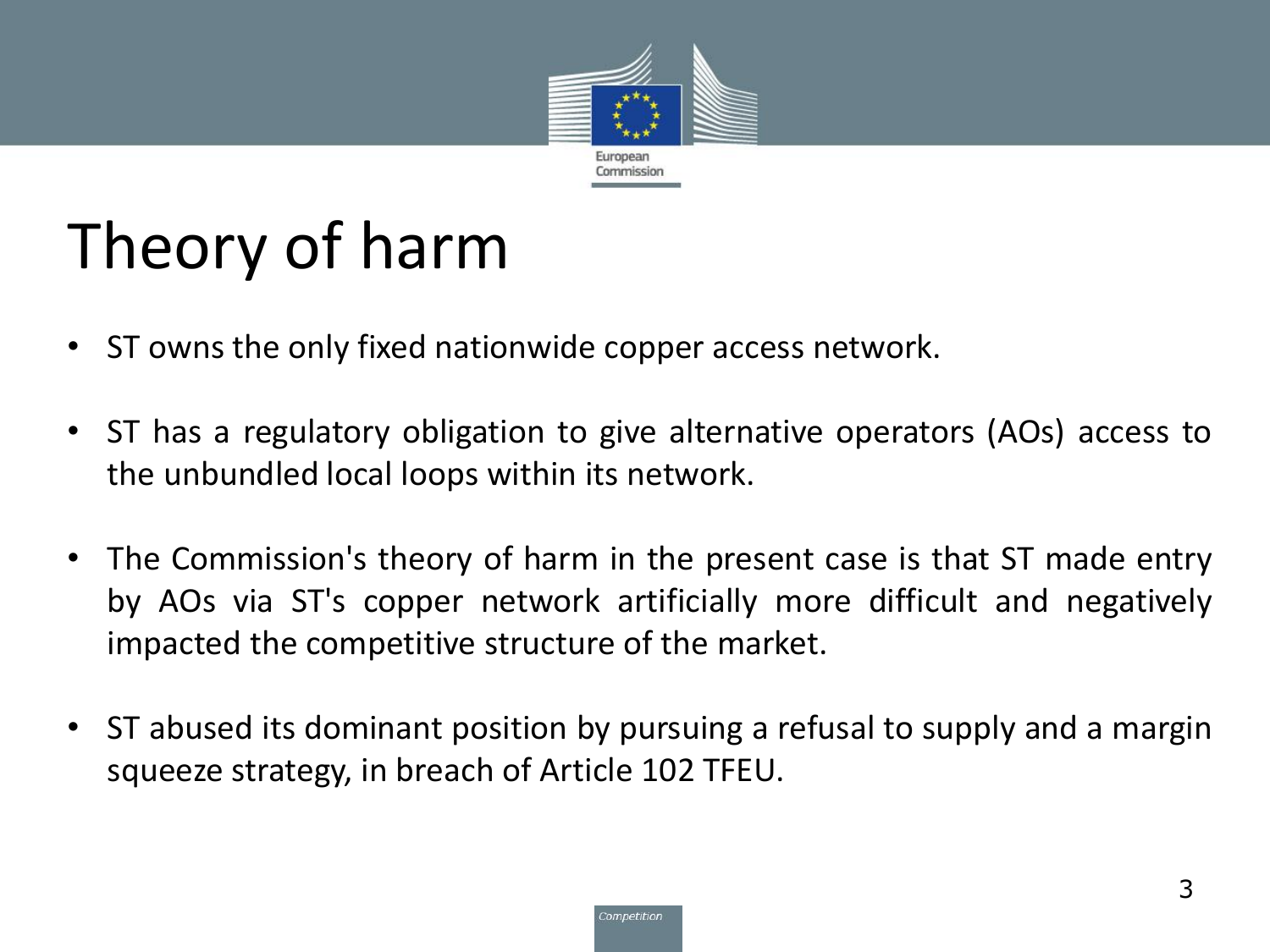

## Relevant markets 1/4

- Wholesale market: Access to ST's unbundled local loops
	- In line with previous Article 102 TFEU cases (Deutsche Telekom, Telefónica, Telekommunikacja Polska), the decision defines a wholesale market for access to ST's ULL.
	- There are no substitutes to ST's ULL readily available (access to fibre, TV-cable, bitstream, FWA, mobile broadband are no substitutes to ULL).
- Retail market: Mass market for broadband services offered at a fixed location
	- Comprises broadband connections over xDSL copper lines, fibre lines, TV cable and FWA networks.
	- Mobile broadband connections are excluded.
		- Quality, Data usage, Prices, Switching
- The geographic markets at wholesale and retail level are national.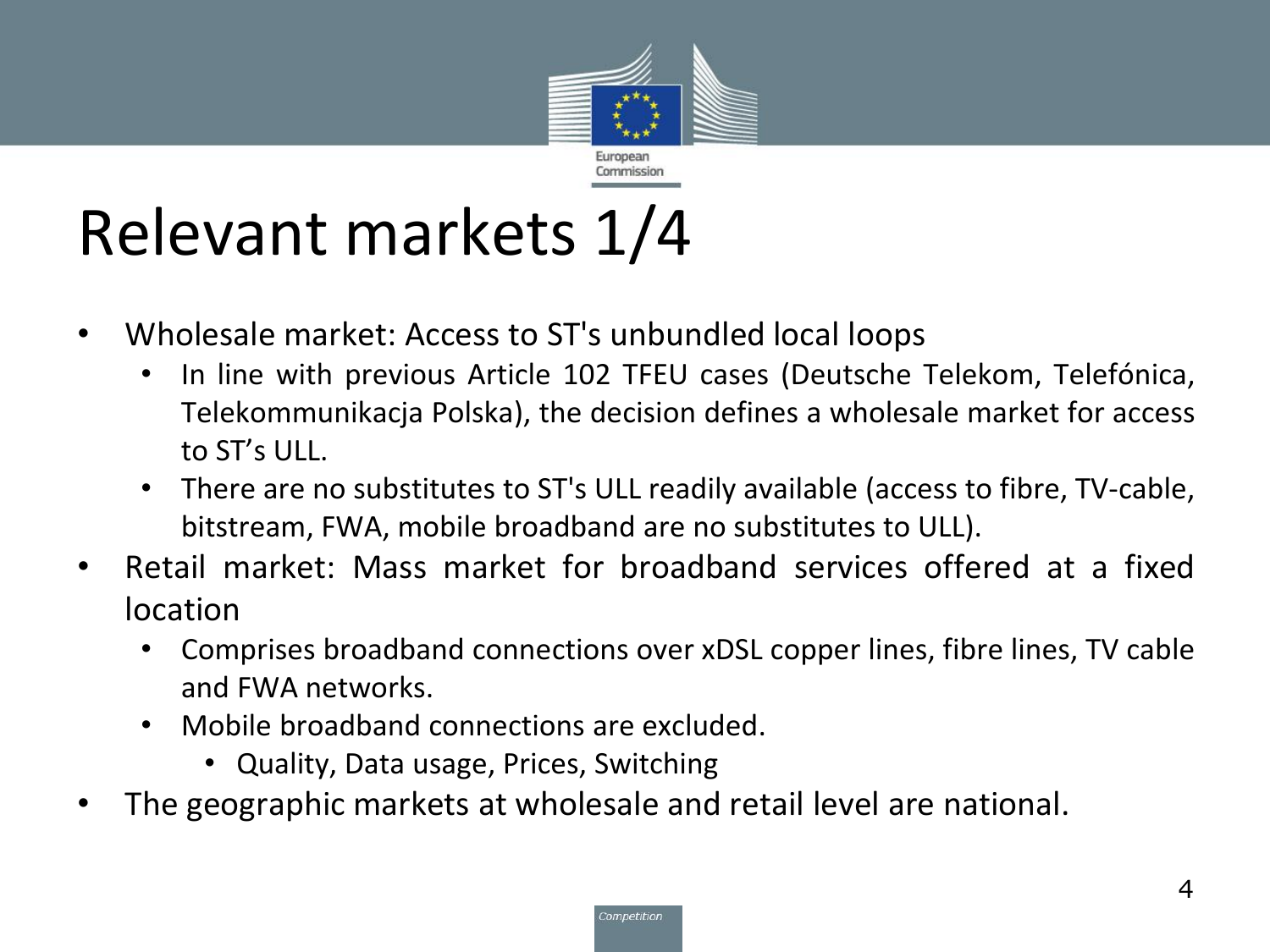

## Relevant markets 2/4

- ST's econometric study mobile broadband should be included in the retail product market
	- Critical loss analysis
		- The estimated elasticity of 1.99 for all fixed broadband technologies
		- Assumption on a retail operating margin
		- Conclusion: a SSNIP would not be profitable for a hypothetical monopolist of all fixed broadband technologies
- The Commission the study does not allow a meaningful conclusion on market definition
	- Data issues
	- Cellophane fallacy
	- Implications of the study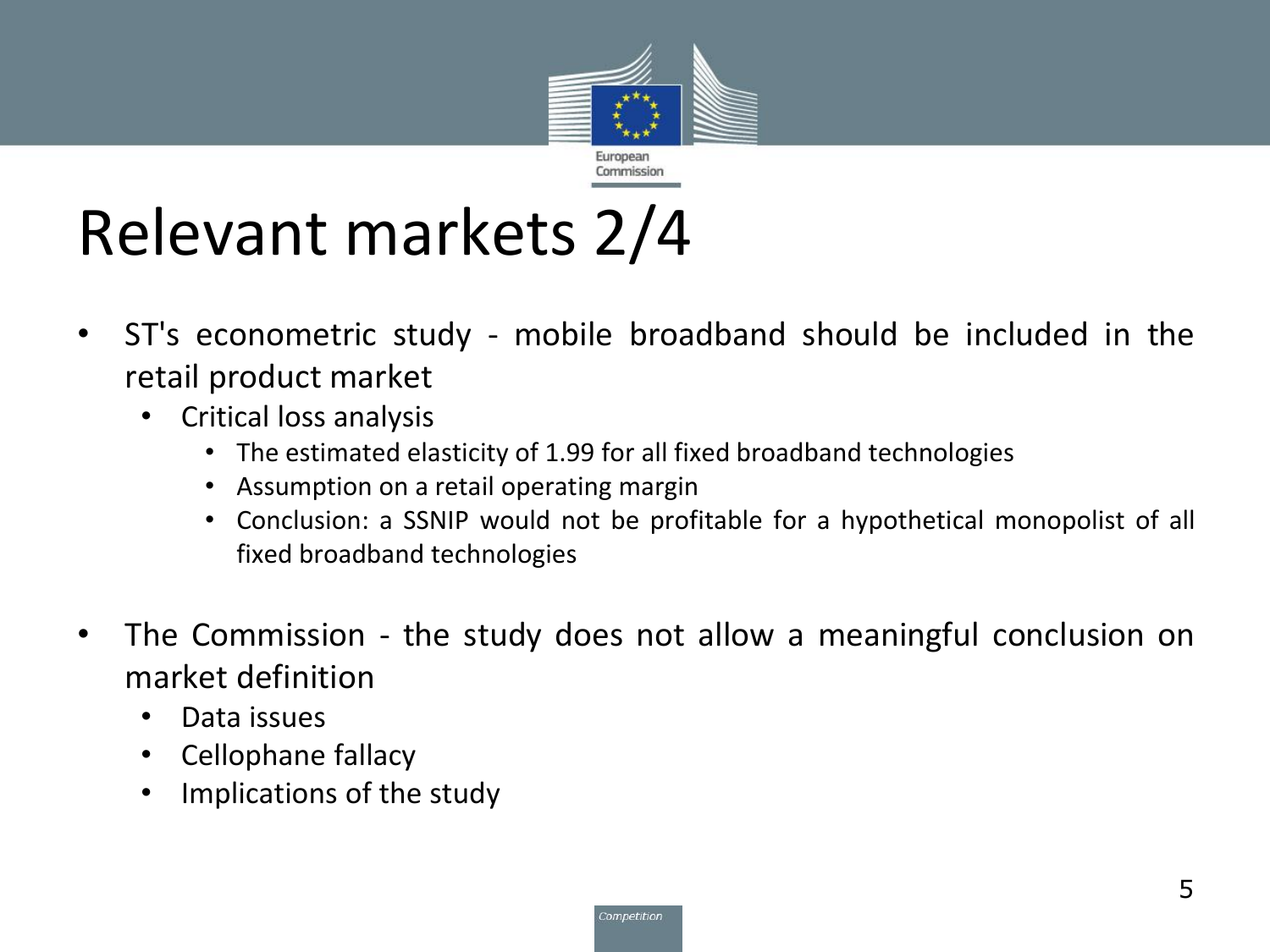

#### Relevant markets 3/4

- "Generally,…, the price to take into account will be the prevailing market price. This may not be the case where the prevailing price has been determined in the absence of sufficient competition. In particular for the investigation of abuses of dominant positions, the fact that the prevailing price might already have been substantially increased will be taken into account." *(Notice on market definition, 1997, point 19)*
- "As a correct application of the SSNIP-test also involves some knowledge of the demand curve at the competitive price, this method is rather difficult to apply in practice." *(Discussion paper on the application of Article 82, 2005, point 16)*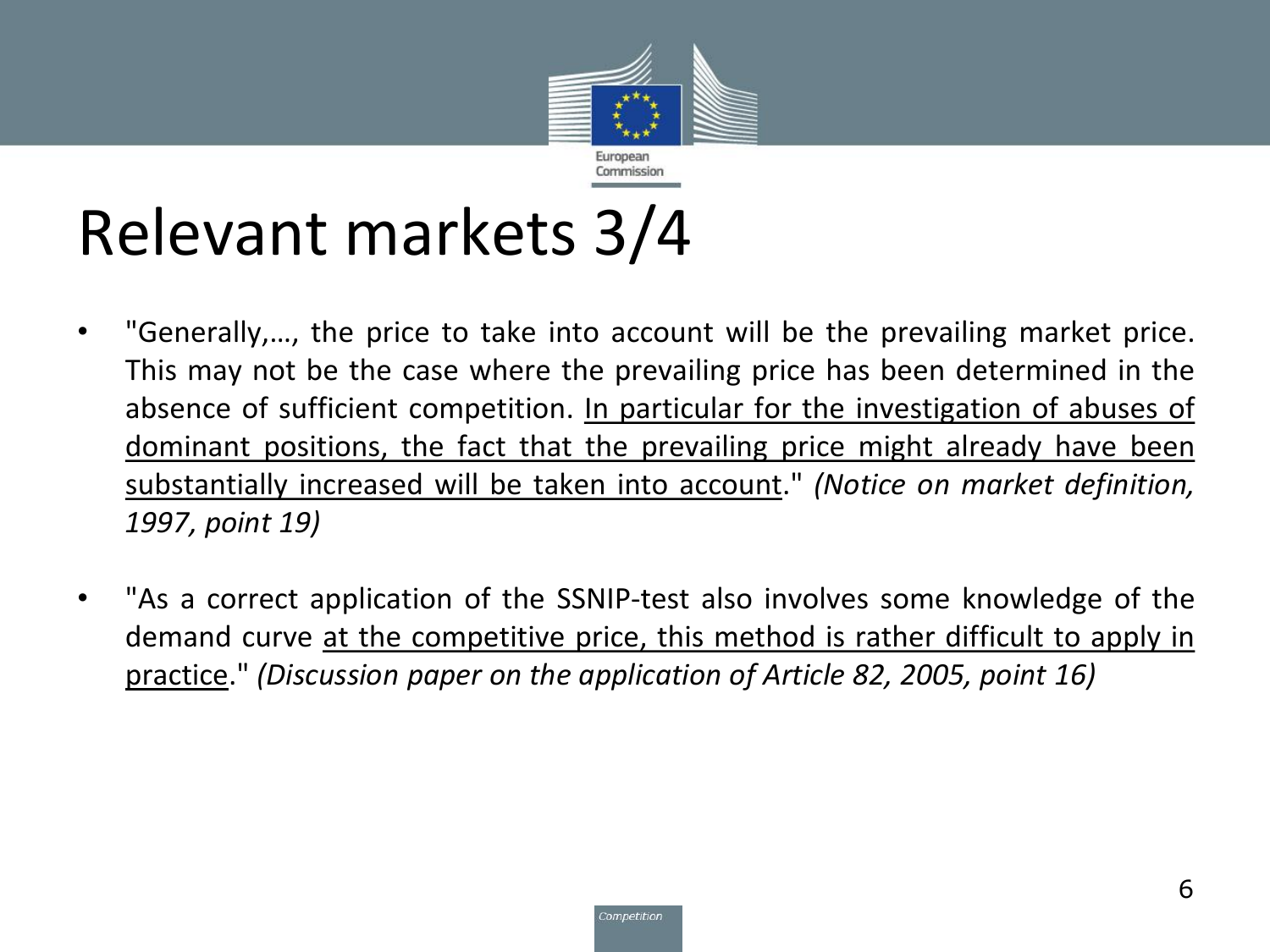

#### Relevant markets 4/4

- The available pricing evidence, together with the Commission's other findings on the likely impact of ST's behaviour on competition and thereby consumers, suggest that in the absence of ST's conduct, broadband prices could have been lower *(paragraph 1170)*
- The results of the study suggest that even a hypothetical monopolist of all fixed and mobile broadband technologies would not find it profitable to increase the prices by 10% *(paragraph 164)*
- According to ST's estimates:
	- ST's margin would be close to the optimal margin of a monopolist in a wide market comprising all (fixed and mobile) broadband technologies (paragraph 166)
	- The prices of fixed broadband in the Slovak Republic would be above the price a hypothetical monopolist of all fixed broadband technologies (but without an interest in mobile broadband) would charge *(paragraph 167)*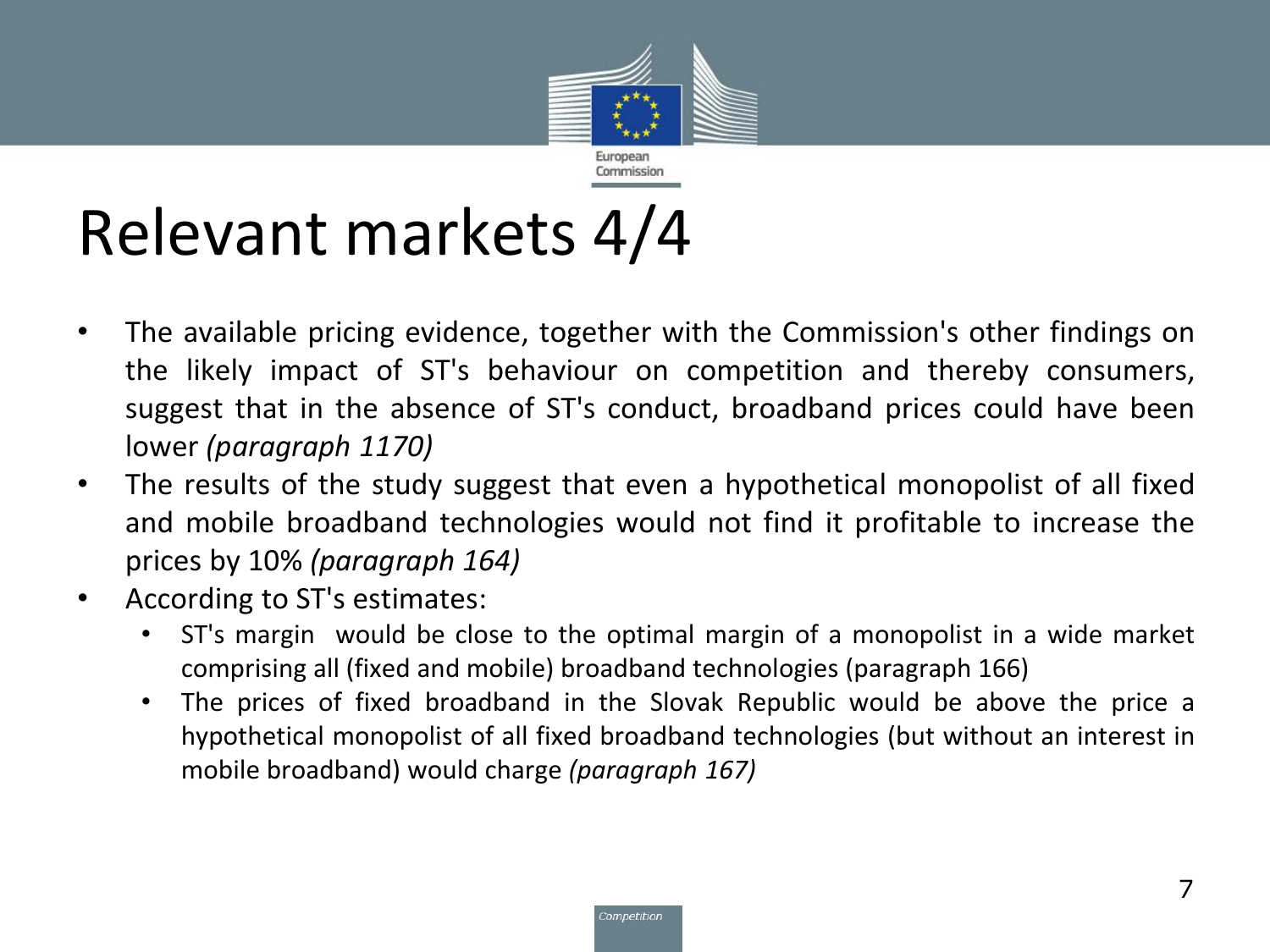

# ST's dominance 1/2

Wholesale ULL market:

- ST is the only owner of a nationwide broadband access infrastructure and holds a monopoly position on the wholesale ULL market.
- No indirect constraints

Retail broadband services market:

- ST is dominant on the relevant retail market.
- Market share of ST: [40-50%].
- UPC (the second largest AO), had in 2010 a market share almost five times lower (and decreasing).
- Orange's market share was about ten times lower in 2010, despite its investments into fibre.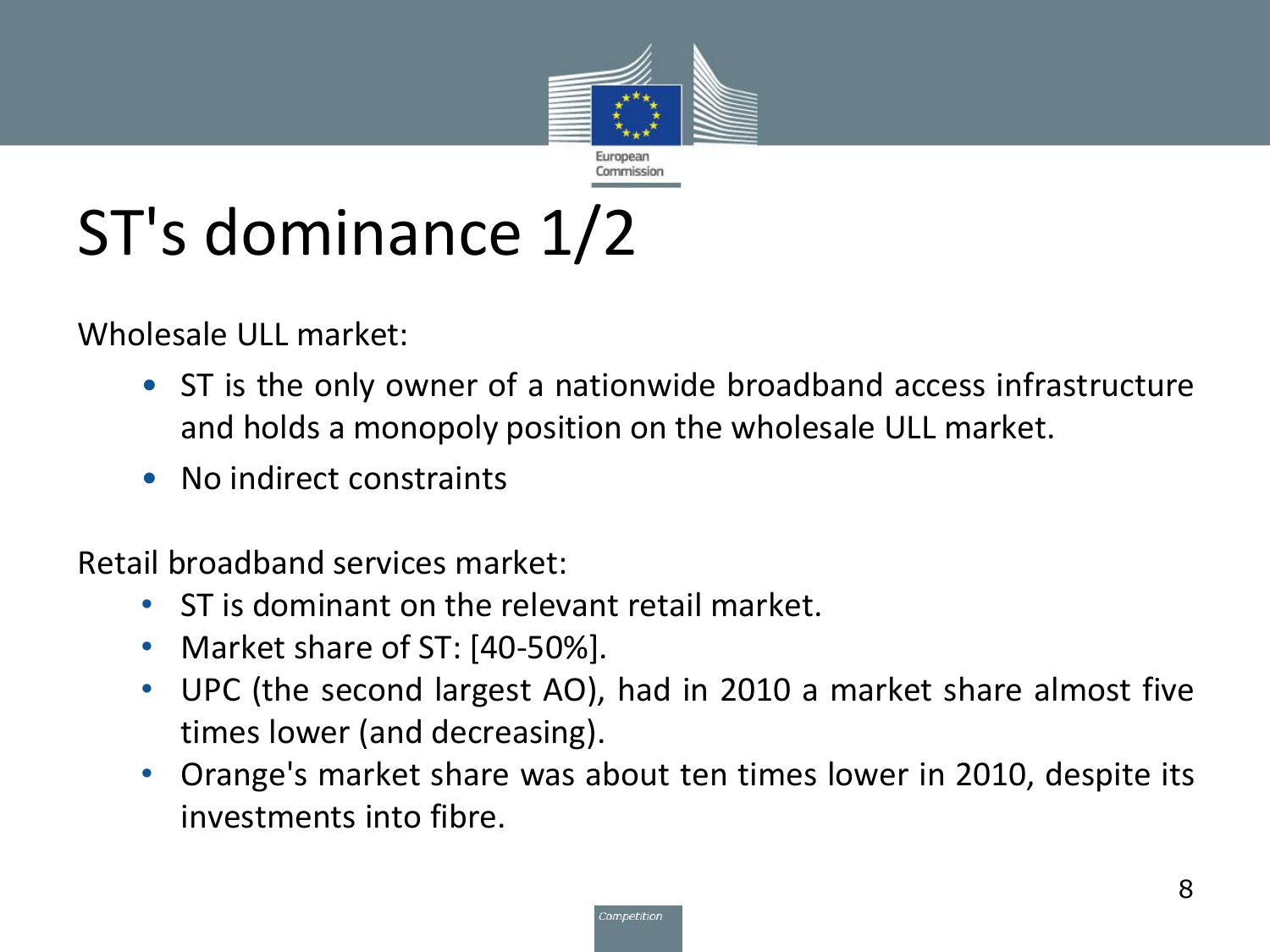

# ST's dominance 2/2

- The Commission notes that a snapshots of prices provided by ST show that ST's DSL prices were significantly higher than prices of comparable or even superior products of its competitors (in particular fibre- and cablebased operators) *(paragraph 345)*
- The Commission is of the view that data on prices presented by ST would rather illustrate that AOs and other technologies did not exercise sufficient competitive constraint on ST's DSL pricing and that ST was able to behave to an appreciable extent independently of its competitors when setting its DSL retail prices *(paragraph 346)*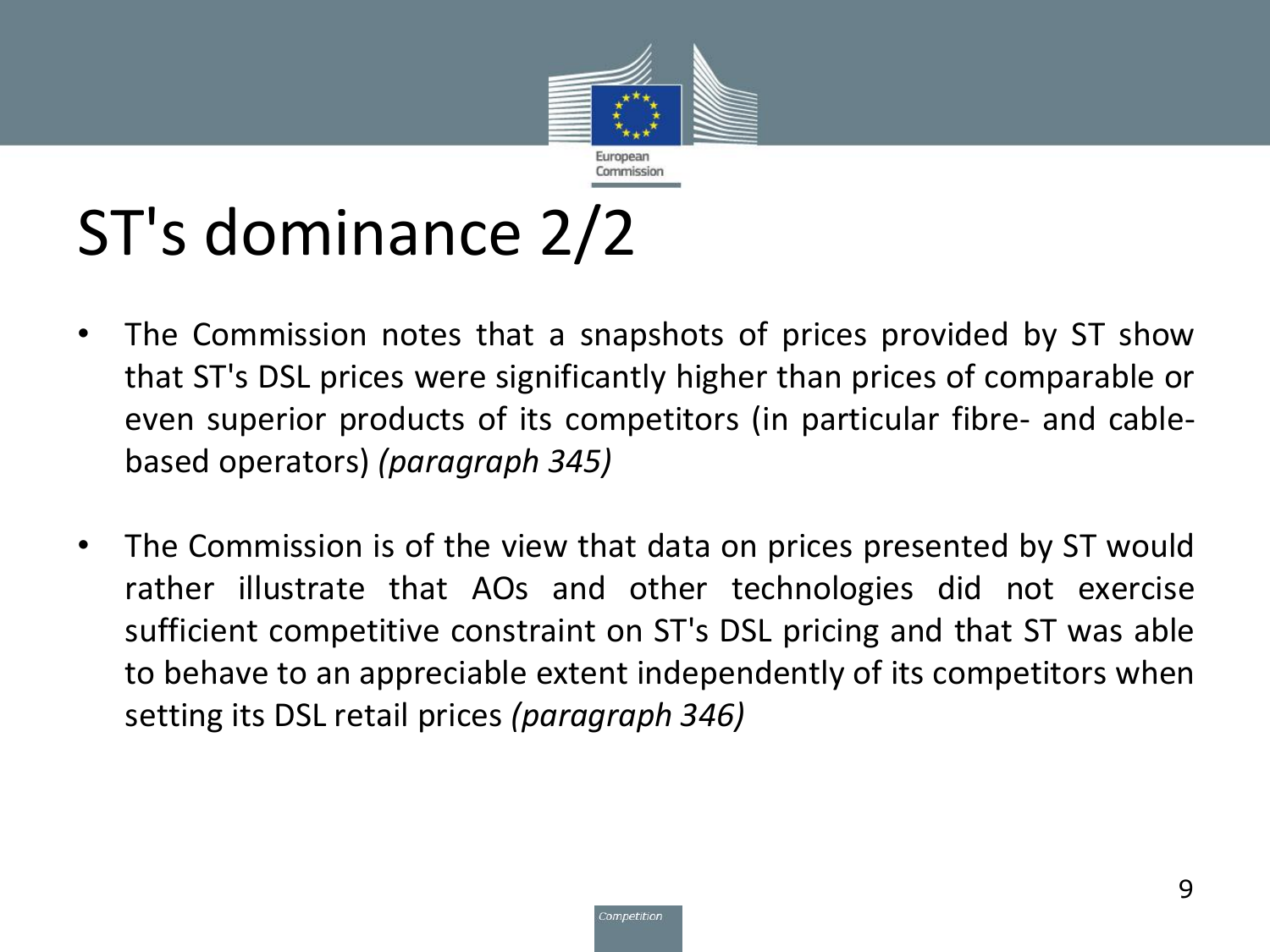

#### 1st. Abuse: Refusal to supply

- Despite its regulatory obligation, ST gave access to its local loops under unfair and disadvantageous conditions.
- ST withheld from AOs network information necessary for ULL.
- ST reduced the scope of its regulatory obligations regarding ULL.
- ST set other unfair terms and conditions regarding collocation, forecasting, qualification, repairs and bank guarantee.